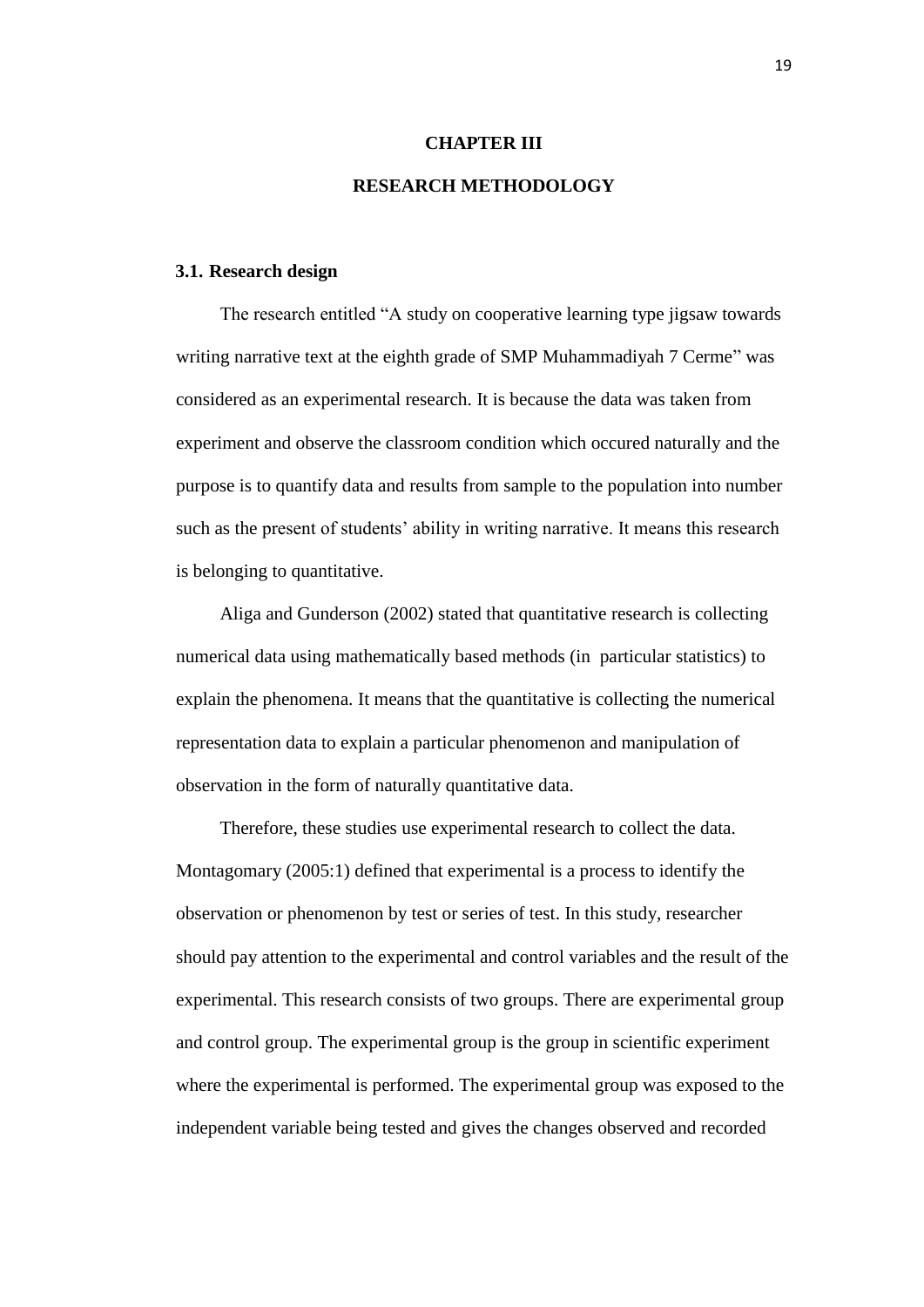but the control group was not. Both the groups were given a pre-test. The treatment is given to the experimental group but the control group is without given a treatment just beingtaught as usual. However both of the experimental groups and control groups were given the same material, pre-test and post-test at the same time. The design of pre-test and post-test in the experimental group is:

| Group | Pre-test | Treatment | Post-test |
|-------|----------|-----------|-----------|
|       |          | ┳         |           |
|       |          |           |           |

Table.3.1 Quasi Experiment Design

Remarks:

E : The experimental group (which given treatment)

C : The control group (which not given a treatment)

X1: The pre-test (before the experimental treatment)

T : The treatment

X2: The post test (after giving a treatment)

In this case, researcher uses the eighth grades of SMP Muhammadiyah 7 Cerme. Researcher decided VIII-A and VIII-B in her observation.

# **3.2. Research variable**

Variable is something that can be changed, such as characteristic or value. In this study the variable are jigsaw strategies, cooperative learning, teacher, students and scores or value. Based on the function and the correlation, variable divided into two types there are dependent variable and independent variable. Dependent variable is the variable that is measured by the experimenter. It is impact or the result of the study. Dependent variable can be influenced by another variable. In contrast, independent variable is the variable that is controlled and manipulated by the experimenter. It is the cause of the study. Independent variable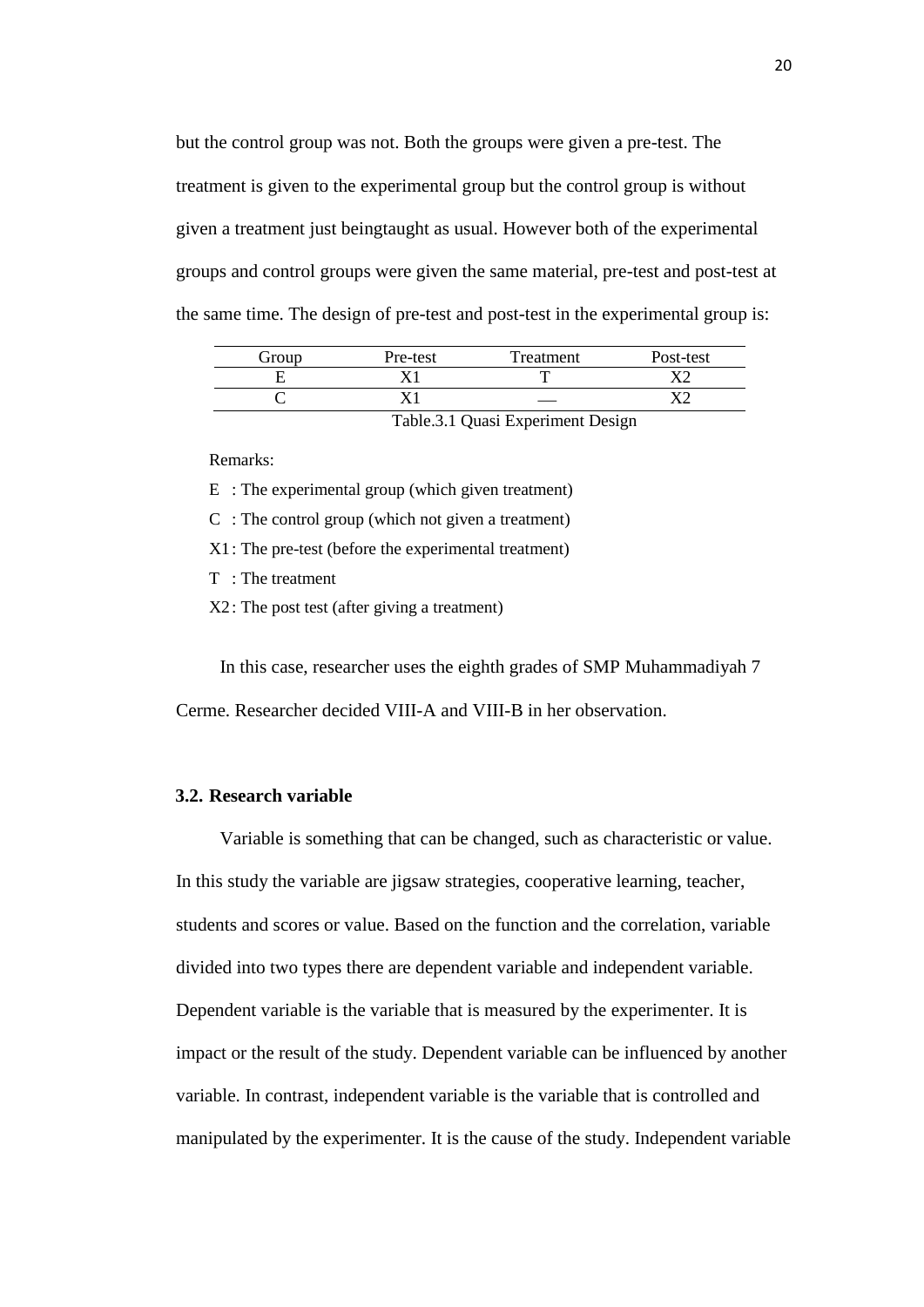can not influenced by another variable. Therefore, the purpose of variable is to measure the qualities and to describe how to classify the subject into groups or categories.

In this study, the independent variable is jigsaw strategy while the dependent variable is the scores of the students' writing narrative text of eighth grade at Junior High School.

## **3.3. Population and sample**

Population is the subject where the research data is collected. According to Bartz (1976:152) population is a group of elements that are alike in one or more characteristics. Then sample is a part of the population. It is smaller in number than the size of the population. In this research the researcher uses cluster sampling because is the choosen unit in and not an individual, but it is a group of individuals who are naturally together. Population of this study is the eighth graders of Junior High School in SMP Muhammadiyah 7 Cerme. It consists of five classes. Two classes were taken as the sample of this study there are VIII-A is the experimental group and VIII-B is the control group.

#### **3.4. Data collection technique**

Data collection is the process of gathering and measuring information. There are stages to collect:

#### **3.4.1. Instrument of the study**

Instrument is a tool used to collect the data. It is the most important components of research design because the researcher gathers or collects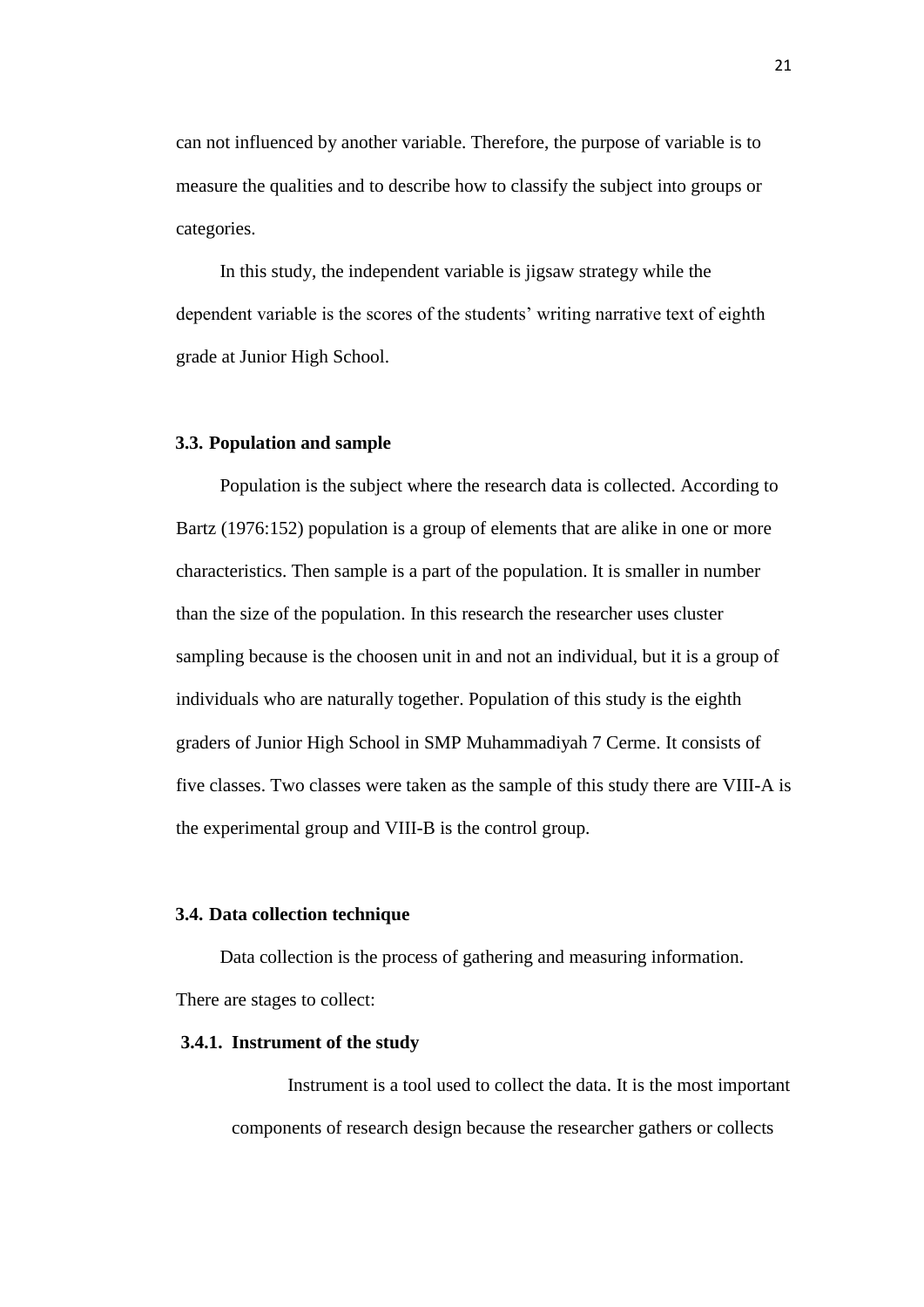valid data or information from research instrument. Without research instrument, it is impossiblethat the researcher can collects the valid data. A good instrument will reflect the good result. It is because the instrument takes theimportant role in collecting valid data. Data is gathered to answer research question, it refers to the information.

3.4.1.1. Test

Appropriated instrument which will be used to collect data with this study is test. Test is a set techniques, procedures, and items that constitute an instrument of some sort that requires performance or activity on the part of the test taker. A test is standard question of cognitive knowledge or skill (Mc Millan, 1992: 114). There were two tests that was given to the both experimental and control groups, they are pre-test and post-test.

3.4.1.1.1. Pre test

Before using the technique as a treatment, the researcher organized pre-test to the subjects. Pre-test was arranged in both experimental and control group. Pre-test was used to know the basic ability of students in writing narrative text. The researcher gives the students 60 minutes for finishing their pre-test. Pre-test was utilized to know the ability before giving treatment for the students.

#### 3.4.1.1.2. Post test

Post test was used to know the improvement the students' ability after getting a treatment. The time allocation was 60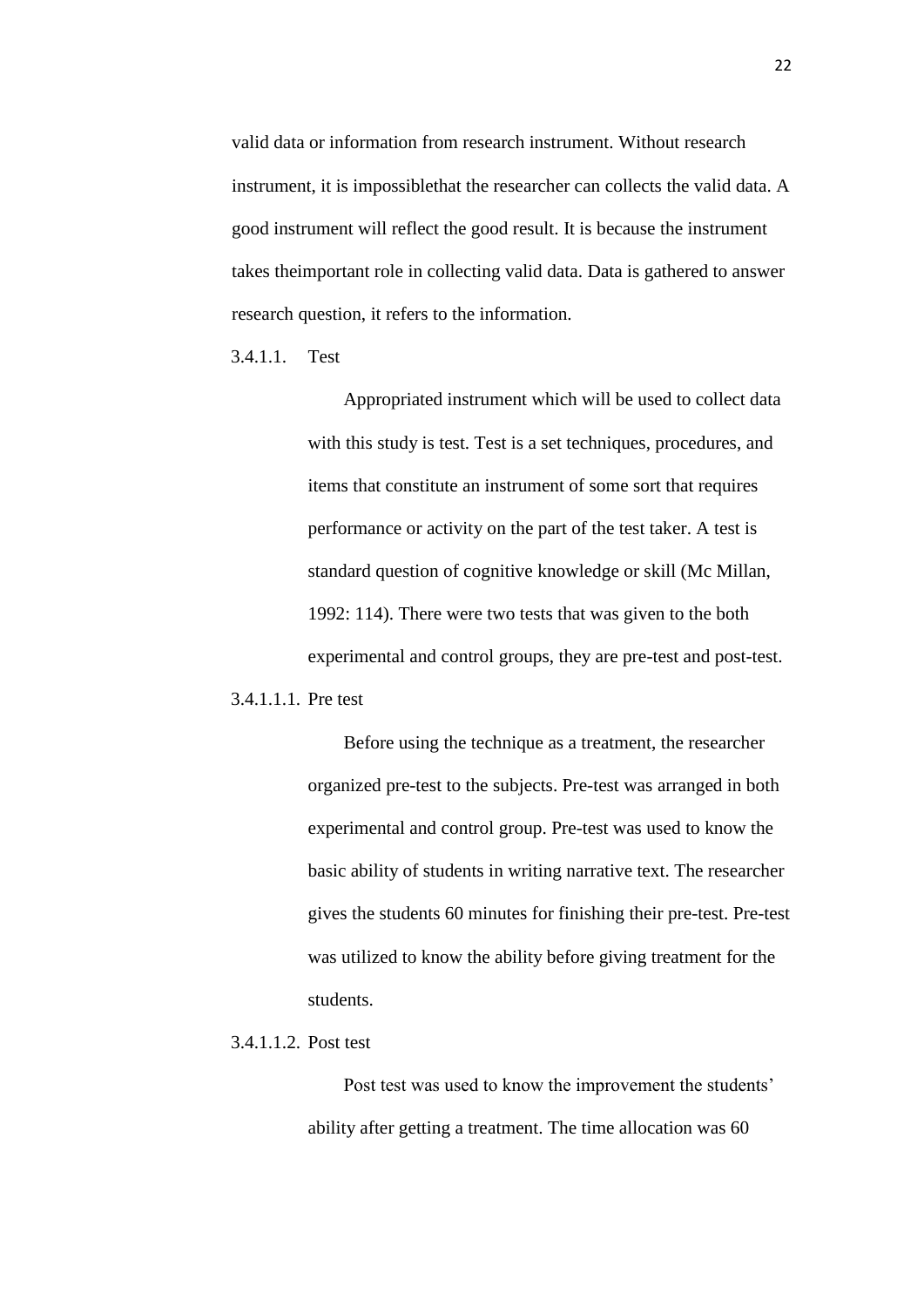minutes. The research subjects were topic, narrative text then they had to find the ideas until produce a writing narrative text. The post-test has same procedure with the pre-test.

#### **3.4.2. Procedure of data collection**

The data of this study was in form of number. Then the data were collected through a test. The test is used to know and investigested the students' ability. The researcher used pre-test and post-test to test in this study. The data of this research consisted of primary and supporting data. The primary data were taken from the writing ability test. The researcher chooses the subjects and defines group who will be taught by jigsaw as experimental group and group who is taught without using jigsaw as a control group. The researcher collects the result of pre-test.

The last stage in collecting the data is using post-test. Post-test was arranging in both experimental and control group. Post-test used in order to know whether or not there was a significant difference between students' ability in writing narrative text before and after treatments such as in terms of content and vocabulary. The students in control class did the post-test after they were taught without getting a treatment. Whereas in experimental class the students do the post-test after getting a treatment. The time to do the post-test was appropiate with the schedule. They worked individually in doing post test. The last is analyzing the data from pre-test and post-test by using SPSS 16.0 program.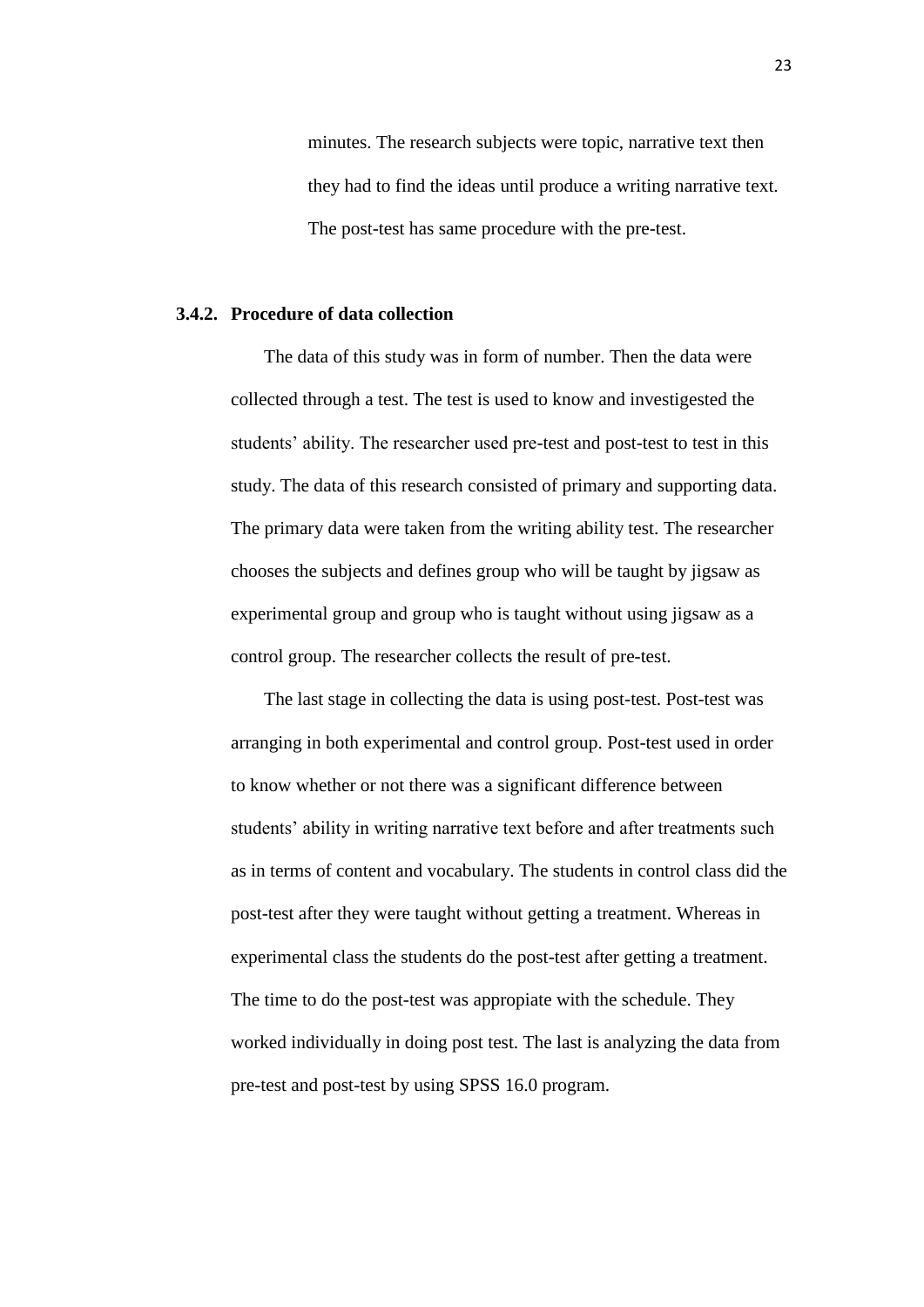#### **3.4.3. Validity and reliability**

A test is valid when it is appropriated, meaningful, and useful in term of purpose of the test (Brown, 2004: 22). There are three kinds of validity: content validity, criterion-related validity, and construct validity. In this study the test was analyzed by using content validity and construct validity. To determine the content validity, the researcher asked the english teacher to check the instrument validity. The content validity was measured by relating the content of the instrument in Indonesian curriculum. Whereas to define the construct validity, the researcher used the assistance of SPSS version 16.0 to calculate the descriptive statisticsof the instrument validity which was examined by analyzing item well. The formula to testing the instrument is:

$$
r_{XY} = \frac{N(\sum XY) - (\sum X)(\sum Y)}{\sqrt{\{N(\sum X^2) - (\sum X)^2\}\{N(\sum Y^2) - (\sum Y)^2\}}}
$$

Where:

| $r_{xy}$   | : The correlation coefficient between X variable and                                                                      |  |  |
|------------|---------------------------------------------------------------------------------------------------------------------------|--|--|
|            | Y variable                                                                                                                |  |  |
| N          | : The number of students                                                                                                  |  |  |
| X          | : The sum of $X$ scores                                                                                                   |  |  |
| Y          | : The sum of Y scores                                                                                                     |  |  |
| $\sum Y$   | : The sum of total score for each student                                                                                 |  |  |
| $\sum X$   | : The sum of total score in each item                                                                                     |  |  |
| $\sum XY$  | : The sum of multiple score from each student with the total score<br>in each item                                        |  |  |
| $\sum X^2$ | : The sum of the square score in each item                                                                                |  |  |
| $\sum Y^2$ | : The sum of the total score from each student each item square is<br>determined by using these following categorizations |  |  |
|            |                                                                                                                           |  |  |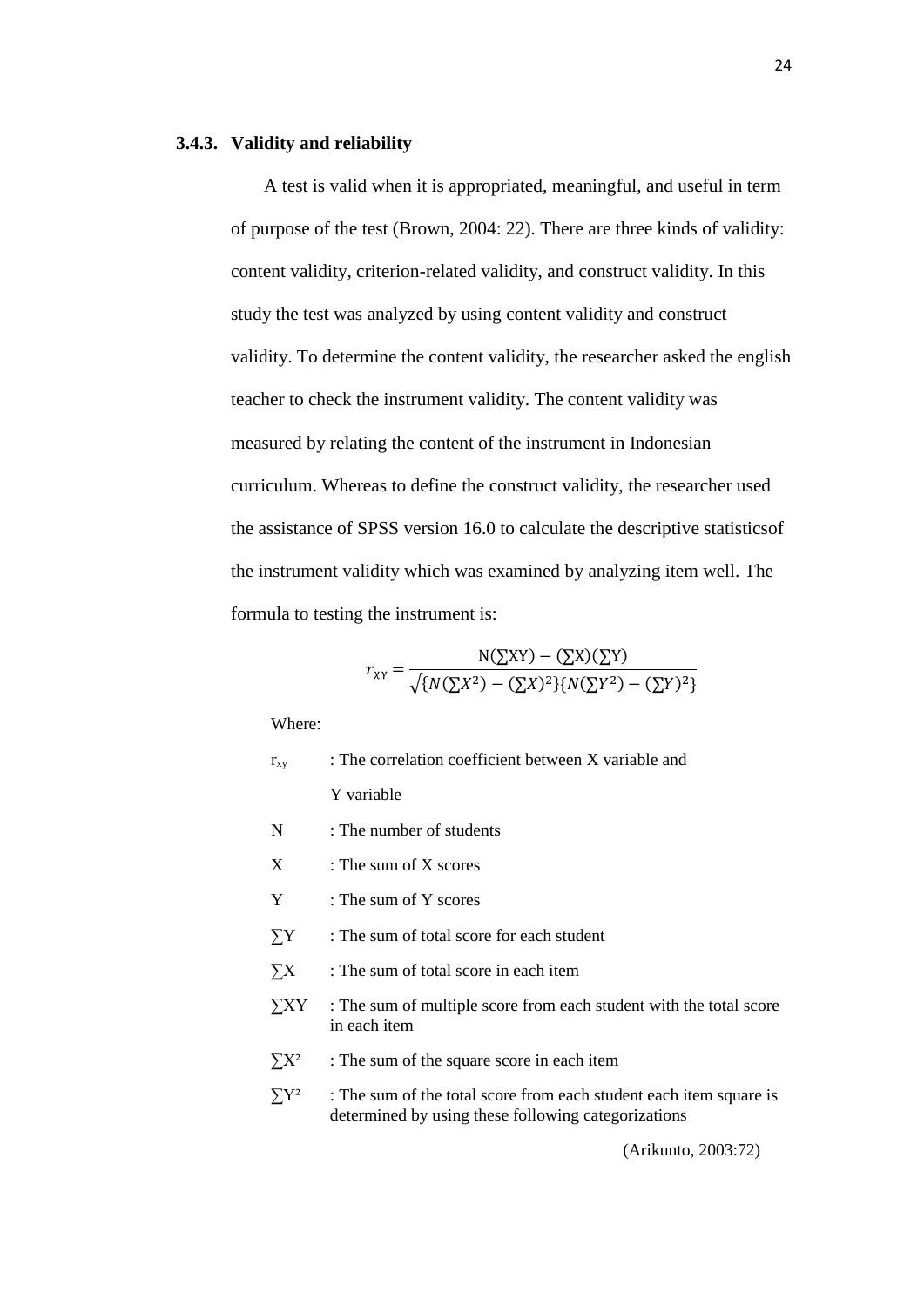The test should determine whether the items of the test represent the objective. Reading and listening included to the objective item whereas speaking and writing included to the subjective. This study included in subjective test, the content validity was measured by relating the content of the instrument withcontent standard in Indonesian curriculum. The instrument of this study is in the form of writing test which measured the ability in writing narrative text. It was matched with the Competence Standard and Basic Competence of content standart in Indonesian curriculum. Narrative text stated in Content Standard, it is one of the genres that should be understood and mastered by eight grades students in Junior High School.

The reliable test when the test is consistent and trusty in measurement (Brown:2001,386). The reliability is used to know whether the test reliable or not. To measure the reliability of a subjective test, such as writing test, the intereters were used to measure the consistency of the test. The procedure of determining the reliability is administering test once, then having two different people score the test. It will get two data of scores. Then, the last is computing correlation between those three sets of scores. To compare the reliability of the test, the formula of Pearson r is conducted. The formula is:

$$
r = \frac{\frac{\sum XY}{N} XY}{S_X S_Y}
$$

Where:

| N         | : The number of pairs of scores                  |
|-----------|--------------------------------------------------|
| $\sum XY$ | : The sum of the products of each pair of scores |
| X         | : The mean of the X distribution                 |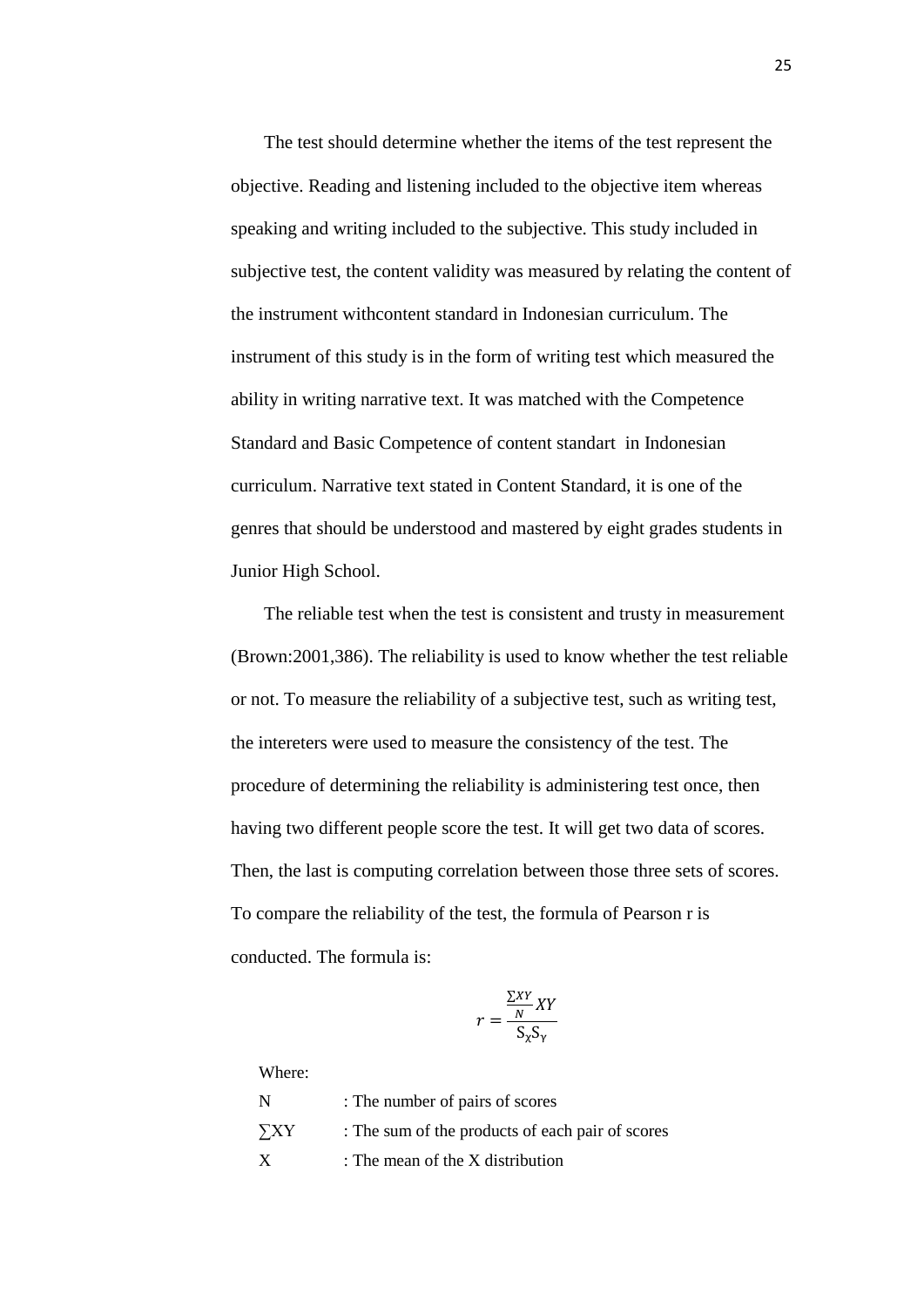| Y                                         | : The mean of the Y distribution                 |
|-------------------------------------------|--------------------------------------------------|
| $\mathrm{S}_{\mathrm{v}}$                 | : The standard deviation of the $X$ distribution |
| $\mathrm{S}_{\scriptscriptstyle{\gamma}}$ | : The standard deviation of the Y distribution   |

## **3.5. Scoring guide**

According to Heaton (1975:36) the scoring guide used the method of analytical. It was chosen because it was ideally suited to the classroom situation, its certain features have been graded separately so that students was able to see how his particular grade had been obtained. This study used scoring guide based on the standard criteria of writing compositions. This guidance assesses students' composition in five areas of writing component namely content, organization, vocabulary, language use, and writing mechanic.

To administered the writing test, the writer used as analytic score in order to be more reliable in scoring students' writing. The following rating scale desived by Jacob, et al.'s (1981):

| No. | Scoring Element | Scale     | Quality                          | Description                                                                                                                     |
|-----|-----------------|-----------|----------------------------------|---------------------------------------------------------------------------------------------------------------------------------|
| 1.  | Content         | $30 - 27$ | <b>Excellent</b> to<br>Very Good | Knowledge $-$ substantive $-$<br>through – development of thesis<br>- relevant to assgned topic.                                |
|     |                 | $26 - 22$ | Good to<br>Average               | Some knowledge of subject –<br>adequate range – limited<br>development of thesis – mostly<br>relevan to topic, but lack detail. |
|     |                 | $21 - 17$ | Fair to Poor                     | Limited knowledge of subject –<br>$substance - inadequate$<br>development of topic.                                             |
|     |                 | $16-13$   | Very Poor                        | Does not show knowledge<br>$subject - nonsubstitute - not$<br>prtinent – or not enough to<br>evaluate.                          |
| 2.  | Organization    | $20 - 18$ | <b>Excellent</b> to<br>Very Good | Fluent expression - ideas clearly<br>stated/supported – succinct –<br>well organized – logical<br>$sequencing - cohesive.$      |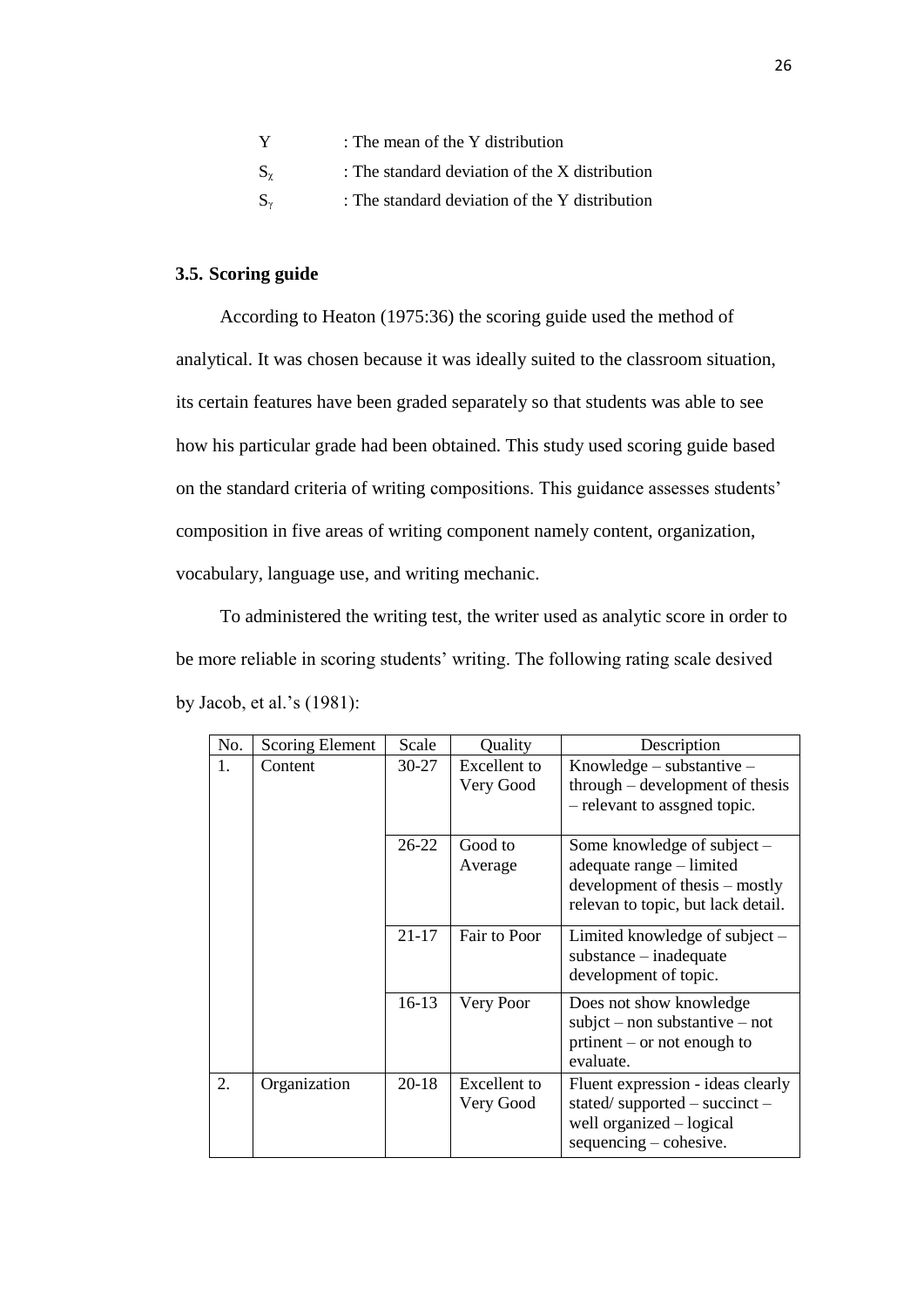|    |              | $17 - 14$          | Good to<br>Average               | Somewhat choppy - loosely<br>organized but main ideas stand<br>out – limited support – logical<br>but incomplete sequencing.                                                                                                                                     |
|----|--------------|--------------------|----------------------------------|------------------------------------------------------------------------------------------------------------------------------------------------------------------------------------------------------------------------------------------------------------------|
|    |              | $13 - 10$          | Fair to Poor                     | Non fluent - ideas confused or<br>disconnected – lacks logical<br>sequencing and development.                                                                                                                                                                    |
|    |              | $9 - 7$            | Very Poor                        | Does not communicates - no<br>organization $-$ or not enough to<br>evaluate.                                                                                                                                                                                     |
| 3. | Vocabulary   | $20 - 18$          | <b>Excellent</b> to<br>Very Good | Sophisticated range - effective<br>word/idiom choice and usage -<br>word form mastery -<br>appropriate register.                                                                                                                                                 |
|    |              | $17 - 14$          | Good to<br>Average               | Adequate range - occasional<br>errors of word/idiom form,<br>choice, usage - meaning<br>confused or obscured.                                                                                                                                                    |
|    |              | $13 - 10$          | Fair to Poor                     | Limited range - frequent errors<br>of word/idiom form, choice,<br>usage – meaning confused or<br>obscured.                                                                                                                                                       |
|    |              | $9 - 7$            | Very Poor                        | Essentially translation - little<br>knowledge of english<br>vocabulary, idioms, word form<br>- or not enough to evaluate.                                                                                                                                        |
| 4. | Language Use | $25 - 22$          | <b>Excellent</b> to<br>Very Good | Effective complex constructions<br>- few errors of agreement,<br>tense, number, word order/<br>function, articles, pronouns,<br>prepositions.                                                                                                                    |
|    |              | $21 - 18$          | Good to<br>Average               | Effective but simple<br>constructions – minor problems<br>in complex constructions -<br>several errors of agreement,<br>tense, number, word order/<br>function, articles, pronouns,<br>prepositions but meaning<br>seldom obscured.                              |
|    |              | $\overline{17-11}$ | Fair to Poor                     | Major problems in simple/<br>complex constructions -<br>frequent errors og negation,<br>agreement, tense, number, word<br>order/function, articles,<br>pronouns, prepositions and/ or<br>fragments, $run -$ ons, deletions<br>- meaning confused or<br>obscured. |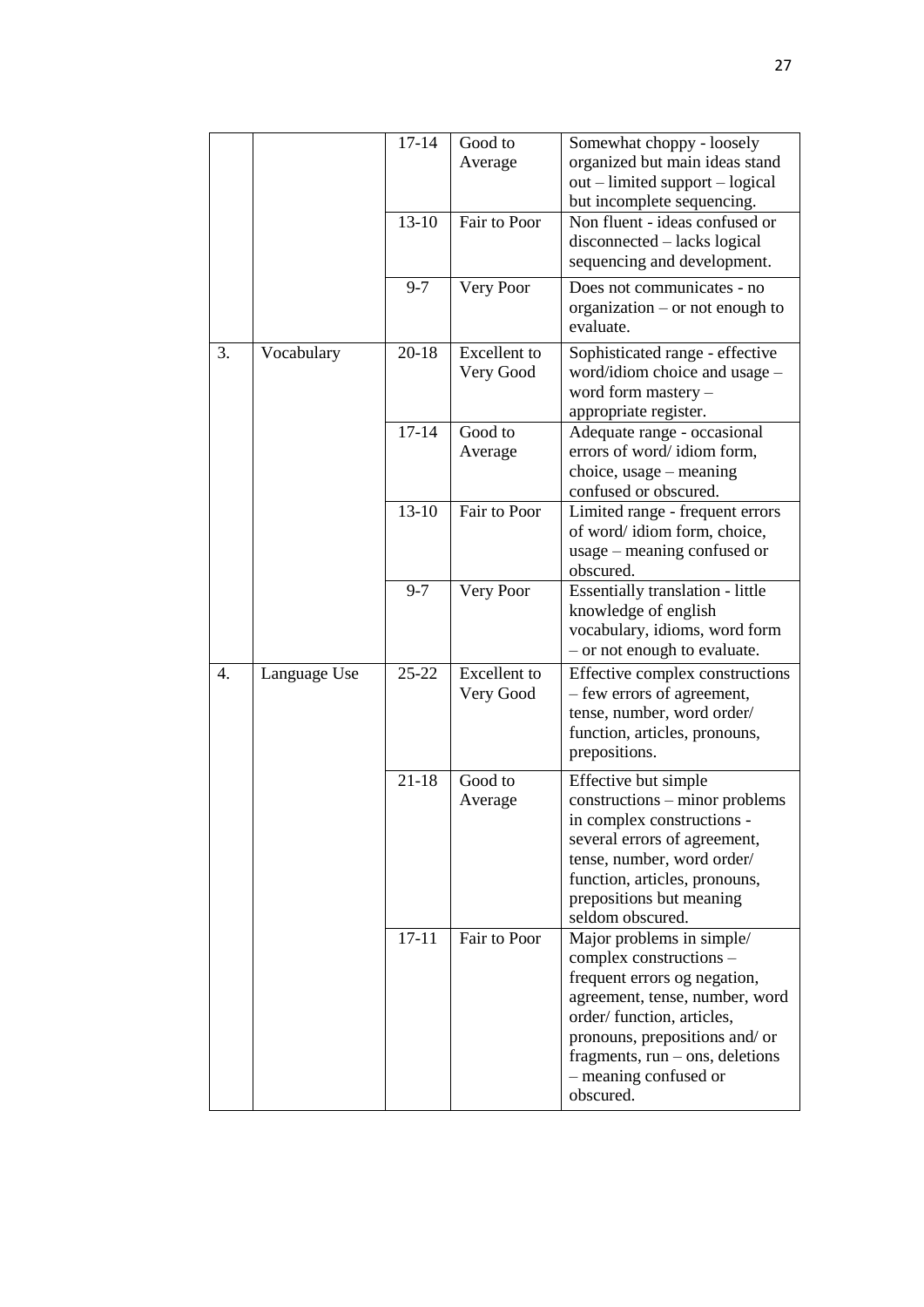|    |          | $10-5$         | Very Poor                        | Virtually no mastery of<br>sentence construction rules -<br>dominated by errors – does not<br>communicate $-$ or not enough to<br>evaluate.                                  |
|----|----------|----------------|----------------------------------|------------------------------------------------------------------------------------------------------------------------------------------------------------------------------|
| 5. | Mechanic | 5              | <b>Excellent</b> to<br>Very Good | Demonstrate mastery of<br>conventions – few errors of<br>spelling, punctuation,<br>capitalization, paragraphing.                                                             |
|    |          | $\overline{4}$ | Good to<br>Average               | Occasional errors of spelling,<br>punctuation, capitalization,<br>paragraphing but meaning not<br>obscured.                                                                  |
|    |          | 3              | Fair to Poor                     | Frequent errors of spelling,<br>punctuation, capitalization,<br>paragraphing – poor<br>handwriting – meaning<br>confused or obscured.                                        |
|    |          | $\overline{2}$ | Very Poor                        | No mastery of conventions -<br>dominated by errors of spelling,<br>punctuation, capitalization,<br>paragraphing – handwriting<br>illegible $-$ or not enough to<br>evaluate. |

# SCORE:

Content:\_\_ + Organization:\_\_ + Vocabulary:\_\_ + Language Use:\_\_ + Mechanics:\_\_ = (TOTAL SCORE)

| Categorization   | Score      |
|------------------|------------|
| <b>EXCELLENT</b> | $90 - 100$ |
| <b>GOOD</b>      | $70 - 89$  |
| <b>FAIR</b>      | $50 - 69$  |
| <b>POOR</b>      | < 50       |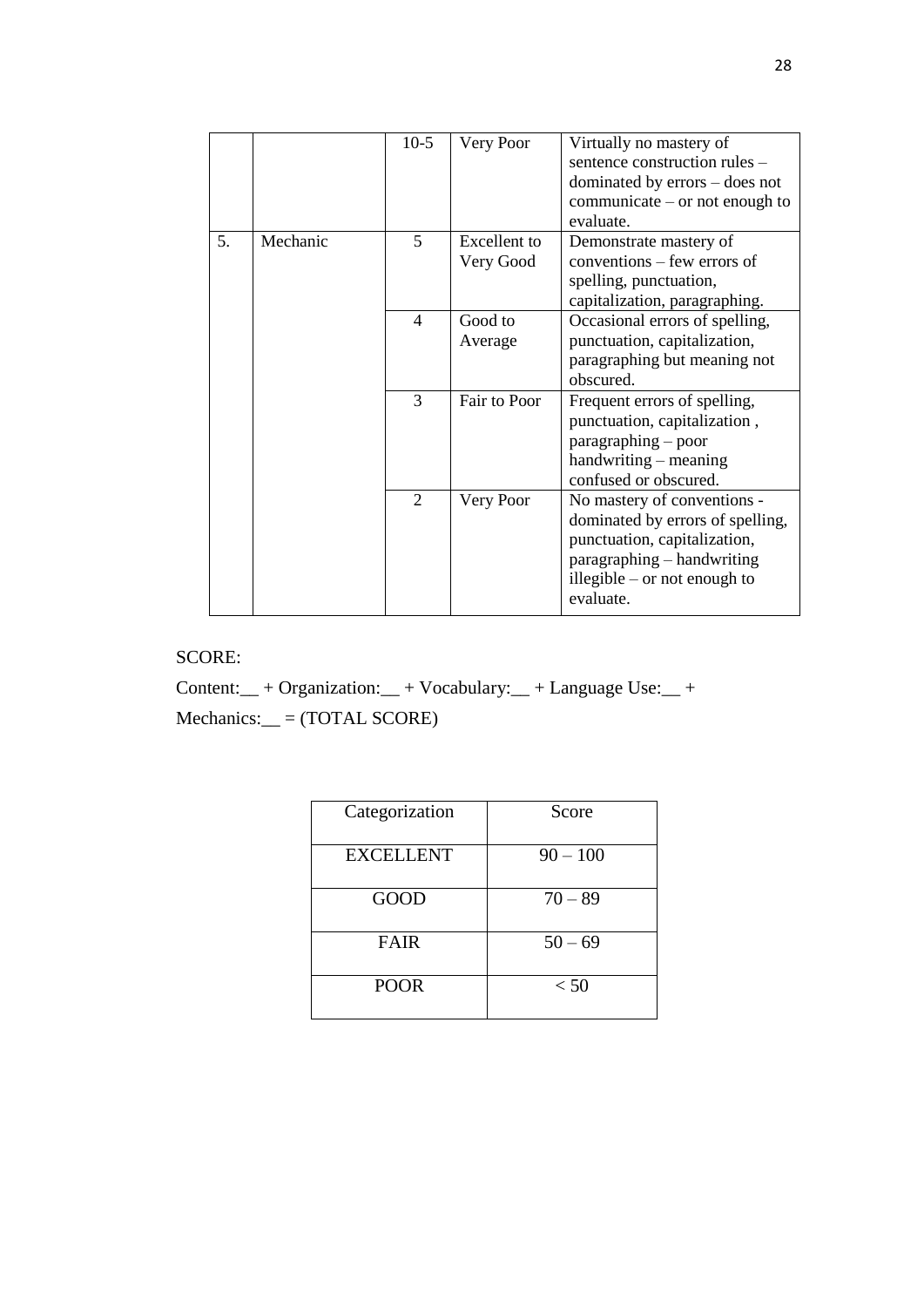#### **3.6. Data analysis technique**

In analyzing the data, the writer used ttest formula. The two classes are compared to the independent variable, the experiment class is X variable and the control class is Y variable. The formula of  $t_{test}$  is expressed as follows:

$$
t_0 = \frac{M_1 - M_2}{SE_{M1 - M2}}
$$

Where:

 $Mx = Mean of Variable X$ My = Mean of Variable Y SE = Standard Error

Afterwards, the calculation goes to several processes as follows:

1. Determining Mean of Variable X

$$
M_1 = \frac{\sum f X}{N_1}
$$

2. Determining Mean of Variable Y

$$
M_2 = \frac{\sum fY}{N_2}
$$

3. Determining Standard of Deviation Score of Variable X

$$
SD_1 = \sqrt{\frac{\sum fX^2}{N_1}}
$$

4. Determining Standard of Deviation Score of Variable Y

$$
SD_2 = \sqrt{\frac{\sum fY^2}{N_2}}
$$

5. Determining Standard Error of Mean of Variable X

$$
SE_{M1} = \frac{SD_X}{\sqrt{N_1 - 1}}
$$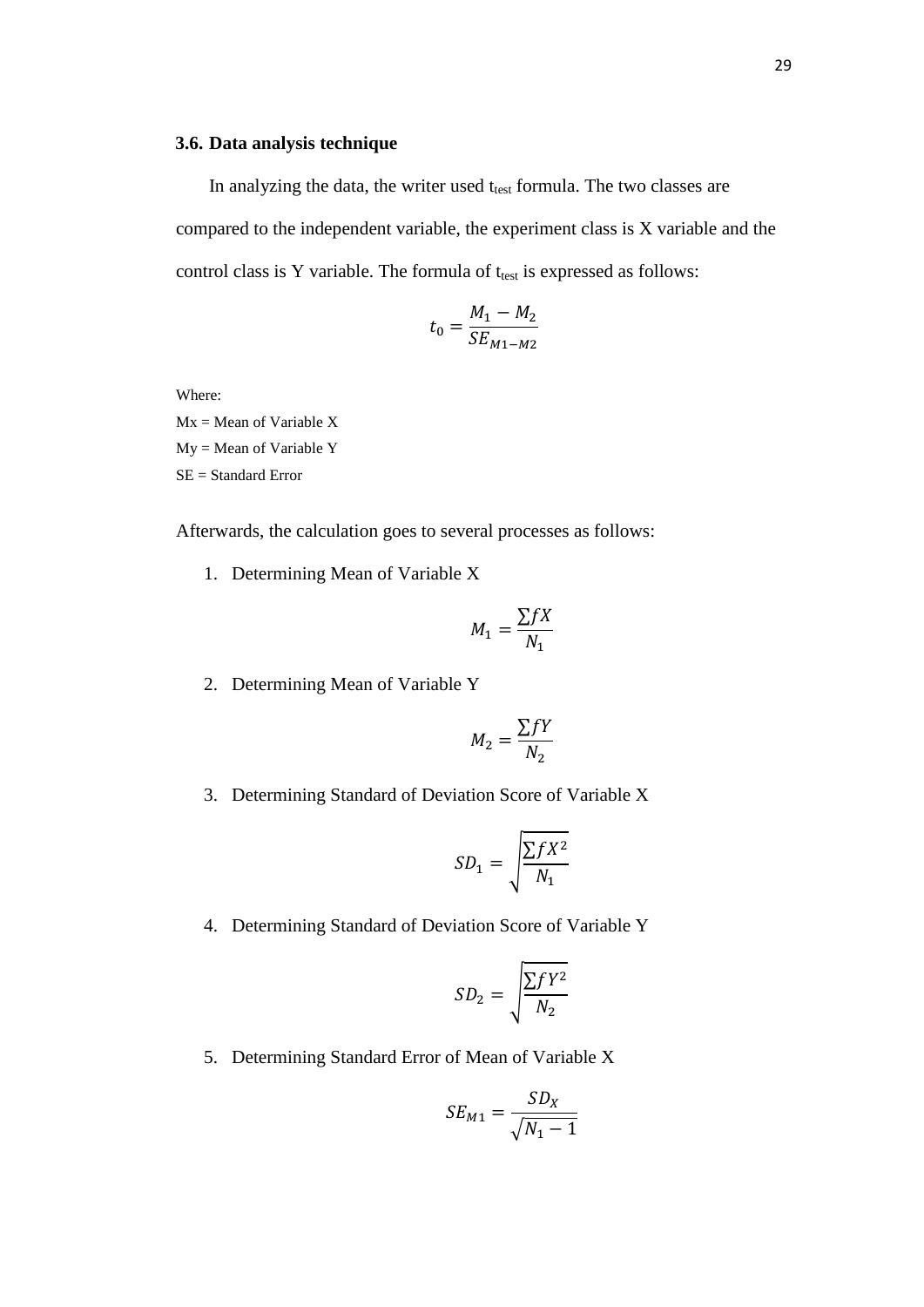6. Determining Standard Error of Mean of Variable Y

$$
SE_{M2} = \frac{SD_Y}{\sqrt{N_2 - 1}}
$$

7. Determining coefficient correlation " $r_{xy}$ " Product Moment

$$
r_{12} = \frac{\frac{\sum x'y'}{N}(C_{x'}) (C_{y'})}{(SD_{x'}) (SD_{y'})}
$$

8. Determining Standard Error of Difference of Mean of Variable X dan Y

$$
SE_{M1-M2} = \sqrt{SE_{M1}^2 + SE_{M2}^2 - (2.r_{xy})(SE_{M1})(SE_{M2})}
$$

9. Determining  $t_0$ 

$$
t_0 = \frac{M_1 - M_2}{SE_{M1 - M2}}
$$

10. Determining  $t_{table}$  in significance level 5% with df (degrees of freedom)

$$
df = (N_1 + N_2) - 2
$$

(Anas Sudijono, 2008:325-326)

# **3.6.1.Normality distribution test**

To analyze the normal distribution, this study utilized Kolmogorov Sminov Sample Test in SPSS version 16.0. It aimed to find whether or not the distribution of pre-test score in the two groups are normally distributed. In this case, the result of the normality of distribution is also used to find out whether or not the hypothesis that had been determined is accepted. First step in calculating the normality distribution test stated that the hypothesis: H0: the score of the experimental and the control group are normally distributed.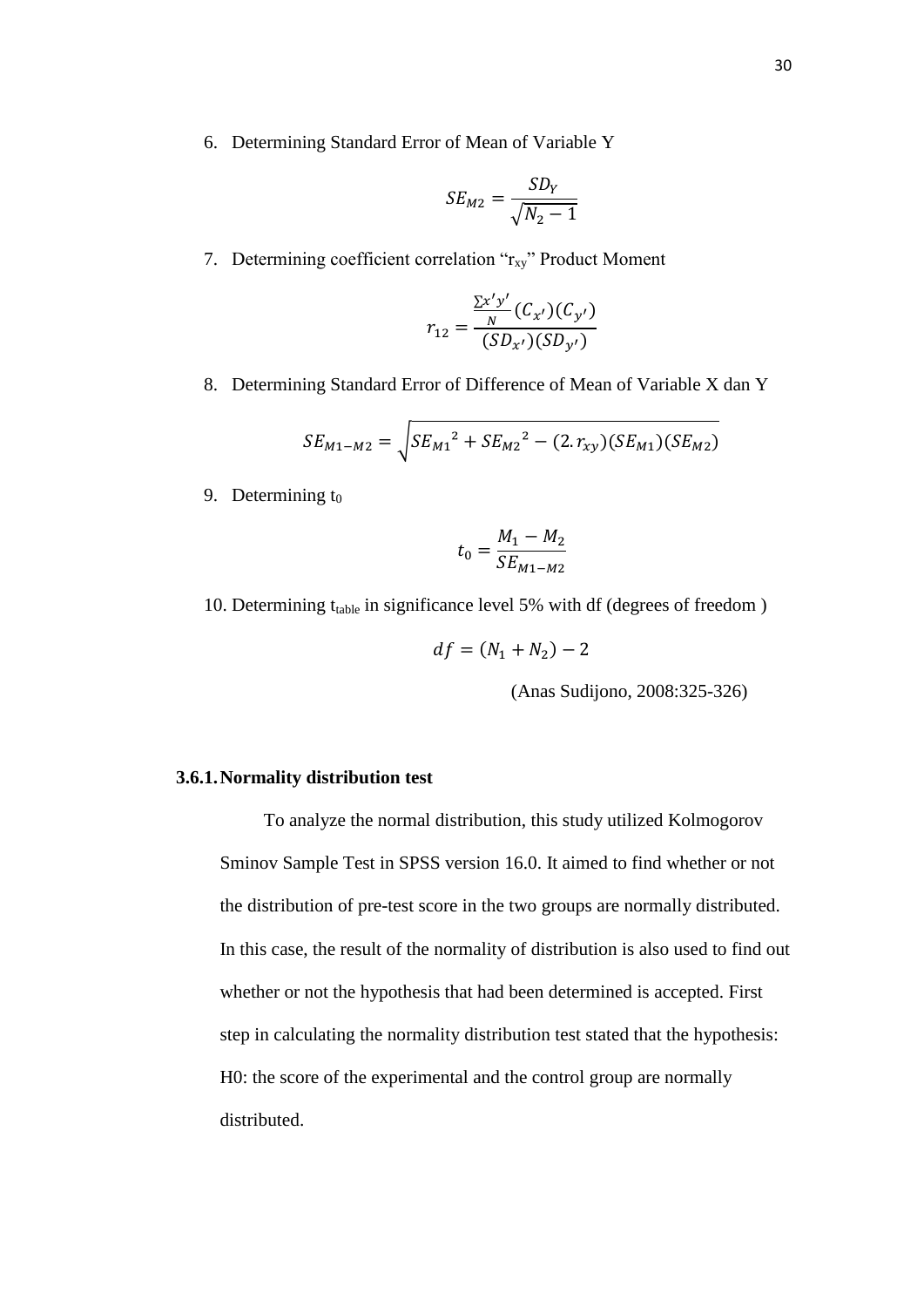The second step in calculating the normality distribution test tried to compare the Asymp. If the Asympis more than the level of significance (0.05) the null hypothesis is accepted; the score are normally distributed. On the other hand if the Asymp is less than the level of significance (0.05) the null hypothesis is rejected. The procedure of analysis is pressing "Menu".Then choose Nonparametric test after that you can choose 1 – sample K-S.

#### **3.6.2.Homogeneity test of variance**

The analysis of varience, assumed that variances are equal across groups or samples. For homogeneity test, the reseracher uses Levene's test of homogeneity in SPSS 16.0 version. The test of Levine's test, or P, defines as follow:

$$
P = \frac{(N-k)}{(k-1)} \frac{\sum_{i=1}^{k} N_i (Z_i - Z_{..})^2}{\sum_{i=1}^{k} \sum_{j=1}^{N_i} (Z_{ij} - Z_{i..})^2}
$$

Where:

P is the result of the test,

K is the number of different groups to which the samples belong,

N is the total number of samples,

 $N_i$  is the number of samples in the i<sup>th</sup> group,

 $Y_{ij}$  is the value of the j<sup>th</sup> from the i<sup>th</sup> group,

 $Z_{ij} = \{$  $|_{ij} - \bar{Y}_i|$ ,  $\bar{Y}_i$ is a mean of i<sup>t</sup>  $|Y_{ij} - \bar{Y}_i|, \bar{Y}_i$  is median of  $i^{th}$  group

The significance of P is tested against  $F(\alpha, k - 1, N - k)$  where F is a

quintile of the F-test distribution, with  $k - 1$  and  $N - k$  its degrees of freedom, and  $\alpha$  is the chosen level of significance (0.05). To analyze the homogeneity, the researcher used SPSS (Statistical Product and Service Solution) version 16.0. The homogeneity assumption was checked in SPSS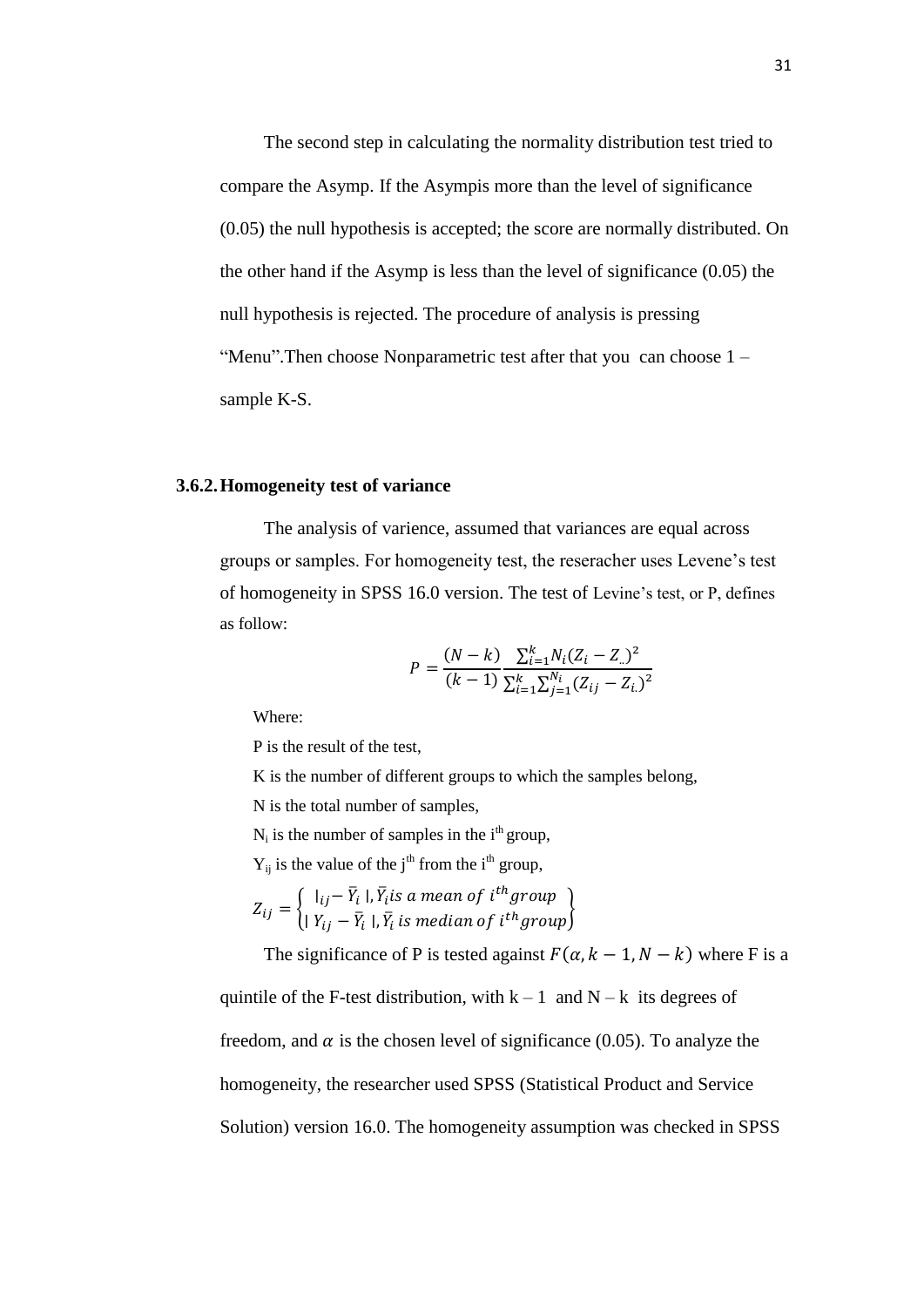by Levene's test with the following procedure. The first procedure was inserting the pre test data of both experimental and control group using the data view. The second phase were going to the Analyze Menu, selecting Descriptive Statistics - Explore. And then input score into Dependent List and input group into Factor List. Then choose Plots – Untransformed – Continue. The last procedure was interpreting the homogeneity test output. In interpreting homogeneity test output, the researcher needed to see Levene's test column to know whether the equality of variance in the two groups of scores were homogen or not.

## **3.6.3.Hypothesis testing**

The statistical hypothesis of this study can be seen as:

Ho : There is no significant progress in using Cooperative Learning Type Jigsaw towards students' writing skill in narrative text.

Ha : There is a significant progress in using Cooperative Learning Type Jigsaw towards students' writing skill in narrative text.

Ho :  $\mu$ 1 =  $\mu$ 2 Ha :  $\mu$ 1  $\neq$   $\mu$ 2

And then, the criteria used as follows:

1. If t-test  $(t_0) > t$ -table  $(t_1)$  in significant degree of 0.05, Ho (null hypothesis) is rejected. It means that the rates of mean score of the experimental group are higher than the controlled group. The using of Cooperative Learning Type Jigsaw is effective towads students' writing skill in narrative text.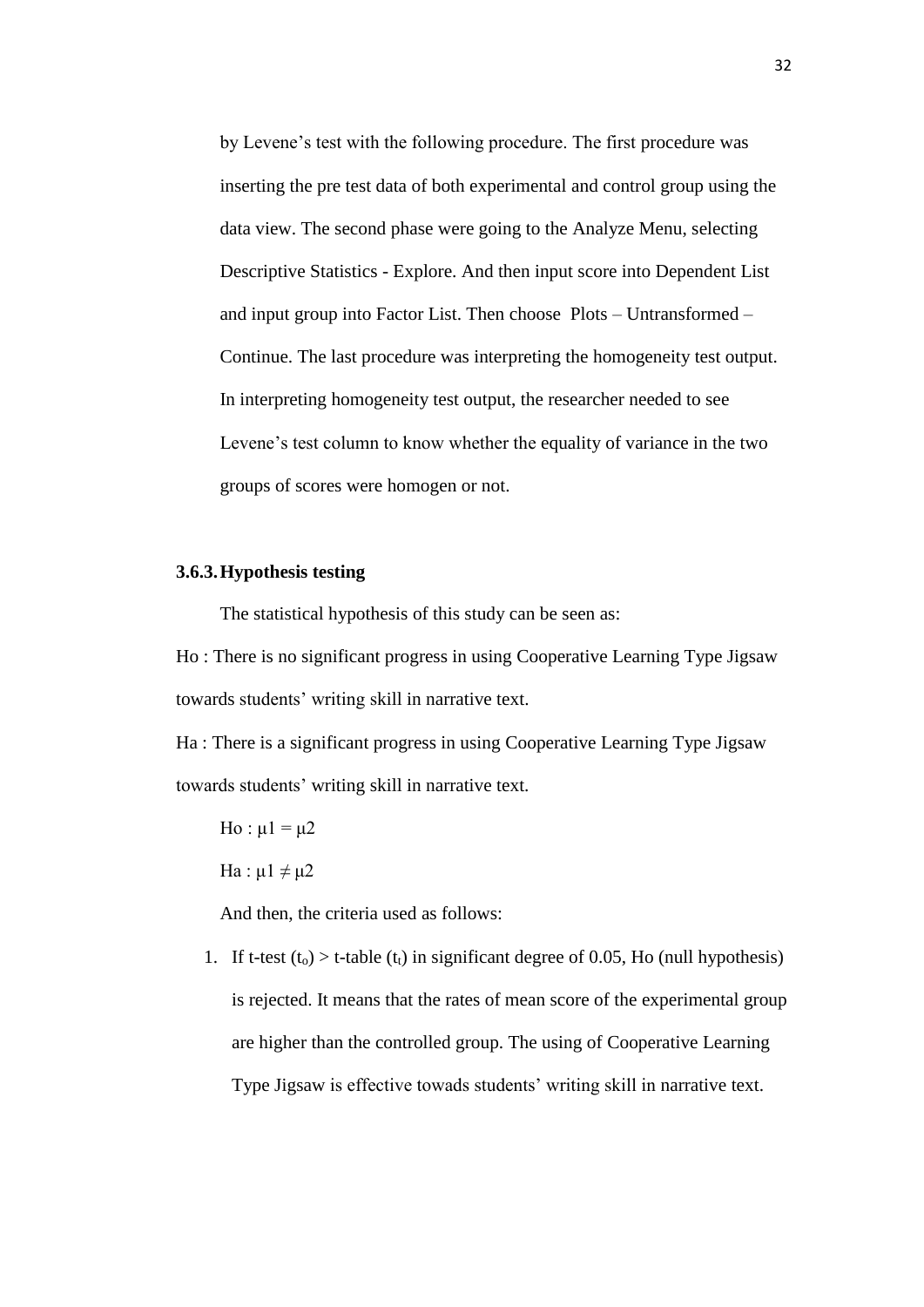2. If t-test  $(t_0) < t$ -table  $(t_1)$  in significant degree of 0.05, Ho (the null hypothesis) is accepted. It means that the rates of the means score of the experimental group are same as or lower than the controlled group. The using of Cooperative Learning Type Jigsaw is not effective towards students' writing skill in narrative text.

T-test was calculated to find out the comparison of two means between experimental and control group pre and post test. In analyzing the data, the researcher used independent t-test formula. The formula used in calculating t-test is:

$$
t = \frac{(\bar{x}_1 - \bar{x}_2) - (\mu_1 - \mu_2)}{S_{\bar{x}_1 - \bar{x}_2}}
$$

Where:

$$
S_{\bar{x}_1 - \bar{x}_2} = \sqrt{\frac{S^2 \text{pooled}}{n_1} + \frac{S^2 \text{pooled}}{n_2}}
$$

Pooled varience: the average of the two sample variences, allowing the larger sample to weight more heavily.

Formula:

Estimated Standard Error of the Difference

$$
S_{\bar{x}_1 - \bar{x}_2} = \sqrt{\left(\frac{SS_1 + SS_2}{n_1 + n_2 - 2}\right)\left(\frac{1}{n_1} + \frac{1}{n_2}\right)}
$$

Clearly, the results of the tests were subjected for the following statistical procedures. To calculate t-test, the tesearcher used SPSS (Statistical Product and Service Solution) version 16.0. The post test score experimental and control groups were analyzed by using SPSS version 16.0 with the following procedures. The first procedure was inserting the post test data of both experimental and control group using the data view. The second procedures were going to the Analyze Menu, selecting Comapare Means, and then choosing Independent samples t-test. The last procedure was interpreting t-test output. From interpreting